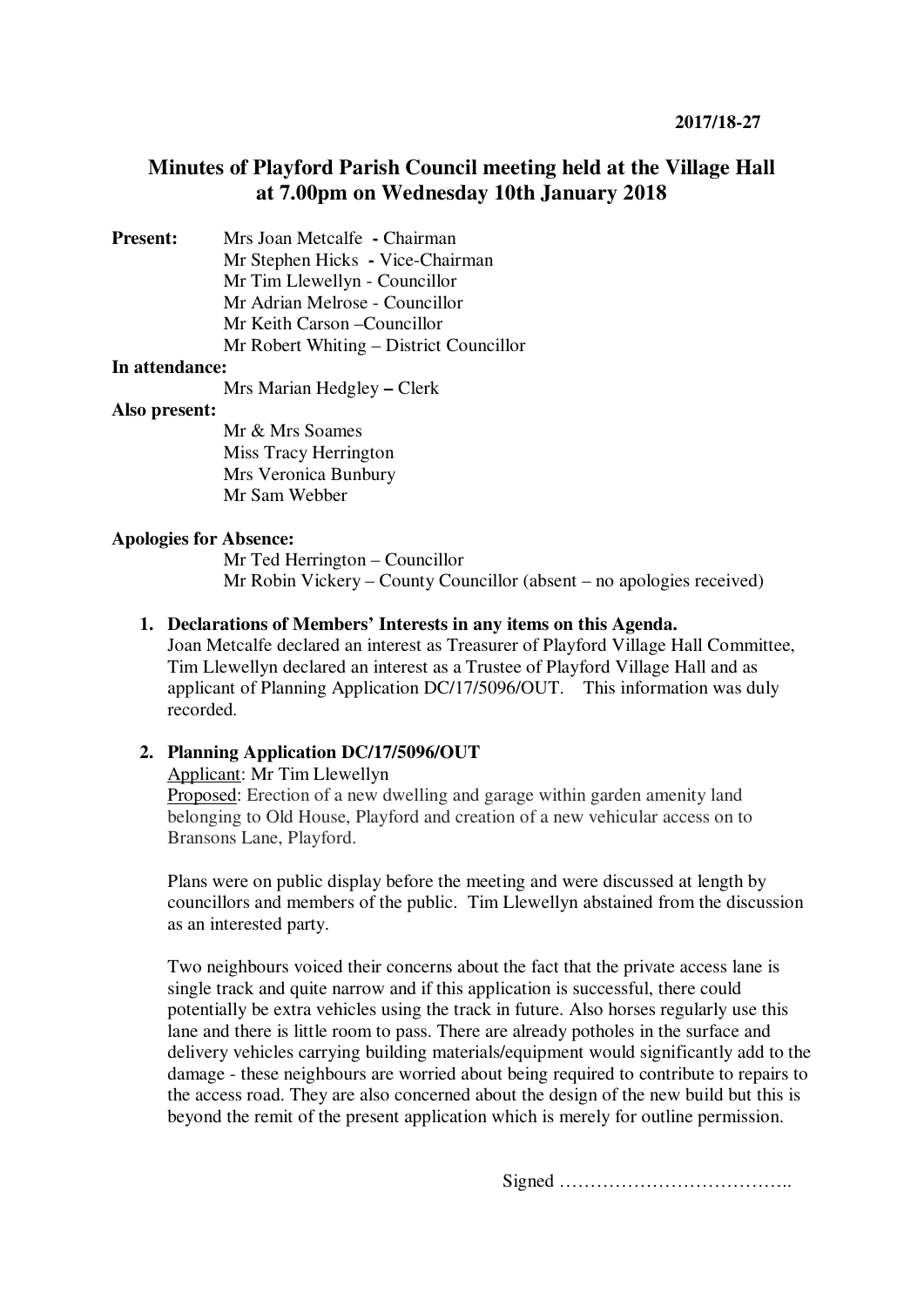Joan Metcalfe asked for a vote to support the application: Result 4:0 in favour but with reservations regarding the extra traffic which another dwelling would attract and concerns about damage from construction vehicles. Tim Llewellyn abstained from voting.

**3. To approve the Minutes from the meetings held**  $1^{st}$  **&**  $17^{th}$  **November 2017.** Joan Metcalfe proposed acceptance of Minutes of both meetings, these were seconded by Tim Llewellyn and Keith Carson respectively and duly signed by the Chairman.

# **4. Matters arising from the Minutes.**

Adrian Melrose requested an amendment to the notes of the footpaths' site visit (held  $31<sup>st</sup>$  October) appended to the meeting on  $1<sup>st</sup>$  November. Para 1 to conclude "as long as the boundary fence is not electrified". Clerk to amend notes and these will be signed at the next meeting.

### 5. **Action Log Review**

**AP -115 Build up of silt on C324.** No action has been taken on this - Highways has removed the record from their online reporting page. Clerk phoned to query this and to have the issue reinstated – they will investigate who is responsible for clearing this.

**AP-131 Water constantly trickling down FP7 making it hazardous.** Notification received from Highways on 27.11.17 to say blocked drains in Church Lane (thought to be the problem) have been cleared but local reports say there is still a problem, possibly an underground spring. Case to be re-opened under same reference.

**AP-132 Verges/ditches in Hill Farm Road/boundary with Chas. Lofts' land need clearing of vegetation**. Clarke & Simpson gave go-ahead for contractors to clear this. Clerk to chase progress.

**AP-134 Speed roundels on C324 to deter speeding**. Clerk phoned to enquire if this is feasible, awaiting report.

**AP-135 Ongoing problems with FP's 1, 3 & 20** – Clerk to contact Debbie Adams for an update.

For more details see Action Log appended at end of the Minutes.

6. **County Councillor's report** - There was no County Councillor's report.

Signed ………………………………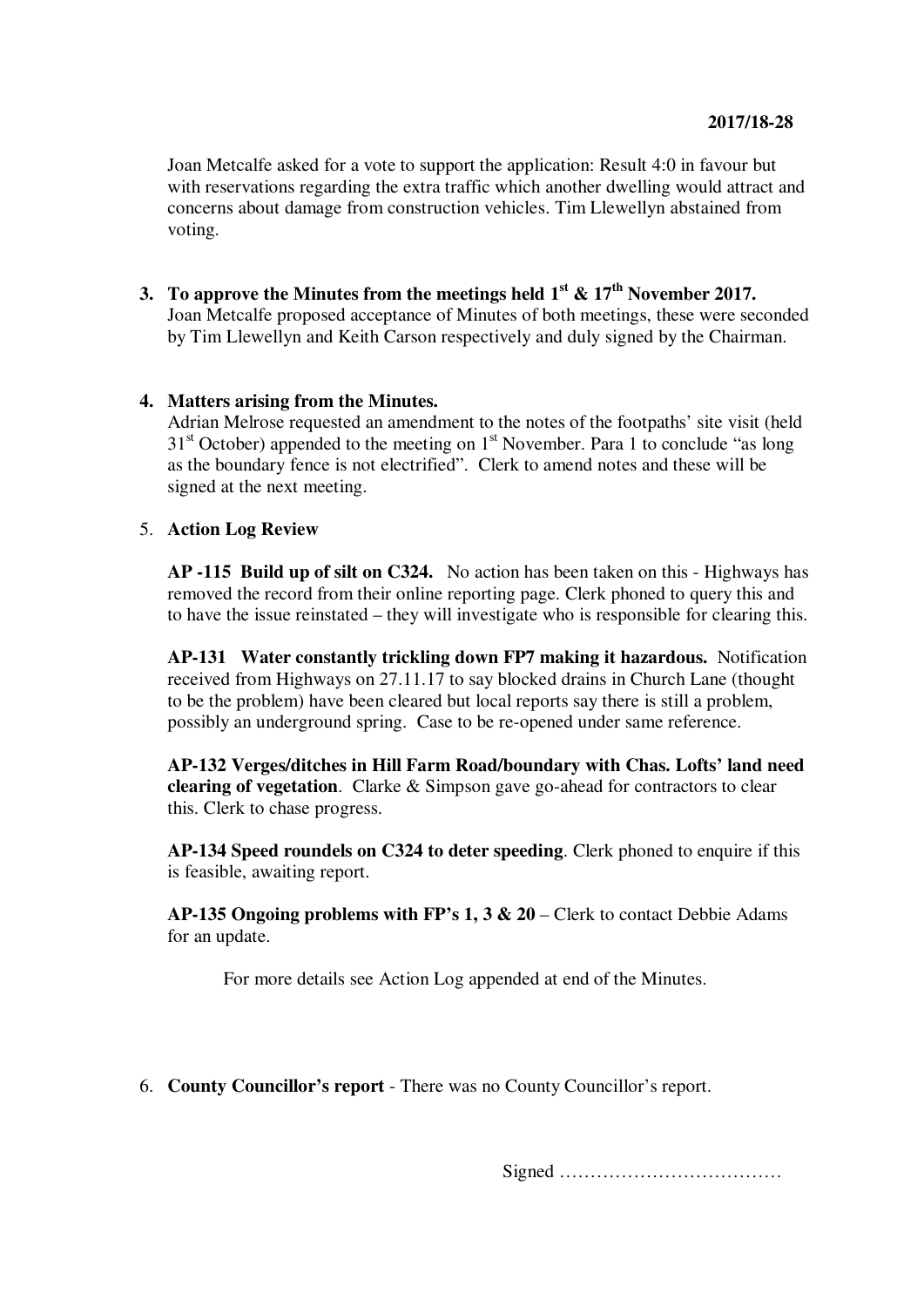# **7. District Councillor's report**

District Councillor Robert Whiting reported that the Secretary of State has given his backing for a new "Super District Council" for East Suffolk, comprising Suffolk Coastal and Waveney - a National First.

The consultation period for future management of off-street car parks has finished and the responsibility for this will eventually be transferred from the Police to local Suffolk councils. This is likely to commence from April 2019.

Women on Wheels fundraising event has been rescheduled to Sunday  $22<sup>nd</sup>$  April – money raised from this will go to the British Legion Poppy Appeal.

Details of the East Suffolk Photo competition have been announced.

Total Capital Investment for the district council is expected to be £43.45m over the period 2018/19 – 2021/22. Spending on Deben Pool renovations will total £3m.

Garden Waste Collection: £43 pa to be charged for emptying brown bins - details yet to be worked out, probably fortnightly collections will remain and new bins will be issued.

#### **8. Finance**

| $\circ$ | Reporting & authorisation of cheques/online payments:                  |               |          |
|---------|------------------------------------------------------------------------|---------------|----------|
|         | Online payment: SALC/ seminar on Data Protection                       |               | £26.40   |
|         | Online payment: J Metcalfe/new key box & padlock for field gate £34.42 |               |          |
|         | Chq no. 793 HMRC Tax Q3 on Clerk's salary                              |               | £272.20  |
|         |                                                                        |               |          |
|         | <b>Bank Balances:</b>                                                  |               |          |
|         | Barclays Bank current account                                          | as at 10.1.18 | £6592.52 |
|         | NS&I Savings account                                                   | as at 10.1.18 | £3336.10 |

Steve Hicks performed a reconciliation of the bank statement and budget sheet and signed both to reflect this.

o Budget

Budget for 2017-18 is on track, and a forecast balance of £7127 should be shown in the accounts at the end of this financial year. Allowing for £3100.00 earmarked funds, this will leave a usable £4027 to carry forward to the next financial year.

The budget figure required for 2018-19 was discussed and allowances made for slight increases in insurances and subscriptions plus 1% on Clerk's salary. Ground maintenance costs will also increase next year due to extra hedge trimming and possible increase in contractors' fees. Adrian Melrose proposed to remove the £800 allowed in the budget for the appointment of a DPO (as

Signed ………………………………..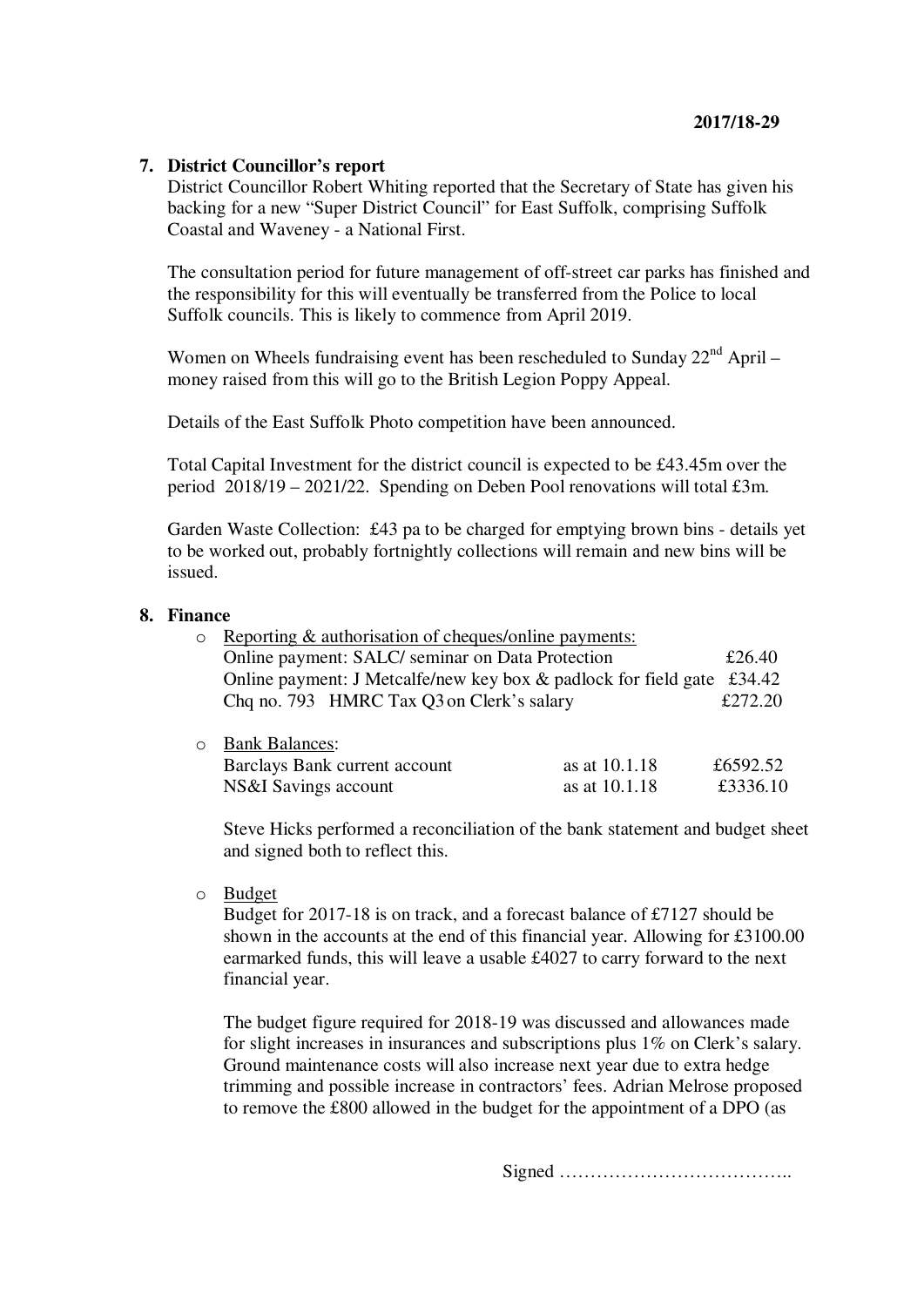recommended by SALC) as this was deemed unnecessary, but to allow for extra insurance costs regarding possible breaches of Data Protection. This was seconded by Steve Hicks and unanimously agreed. £100 was included for miscellaneous expenditure.

o Setting Precept

Joan Metcalfe proposed to keep the Precept required for 2018/19 at £7500, the same level as the previous year and this was unanimously agreed.

### 9. **Highways**

The procedure for temporary road closures has changed – details will now only be circulated to parishes in which closures occur and not to neighbouring parishes but regular information will be available on www.roadworks.org.uk

Keith Carson has complained to SCC Highways about verge erosion in the centre of the village. Ruts in several places on the edges of the carriageway have been made steadily worse by large delivery vehicles and extra traffic due to recent road diversions. He received a reply saying that it is now Highways' policy not to repair such ruts as "they will only reappear". Sam Webber kindly offered assistance in repairing these ruts with a team of helpers and suggested a brief of what needs attention, should be made. Keith undertook to draw up a list of locations. Robert Whiting suggested the Co. Councillor should be asked to provide funds for obtaining materials such as aggregate, hi-vis jackets etc. A vote of thanks was extended to Sam.

10. **Risk assessment update –** it was agreed to defer this until next meeting in March.

#### 11. **Appointment of Data Protection Officer (DPO)**

Joan Metcalfe offered to act as DPO for the council. She has spoken to the Information Commissioner's Office who confirmed that it is in order for a councillor to take on this task – SALC has advised this has to be someone who does not have a conflict of interest. Adrian Melrose seconded the proposal.

### 12. **Neighbourhood Plan – update**

Keith Carson reported that the questionnaire to be circulated to parishioners is almost finished. There is a shortage of helpers but more aid is anticipated soon. The Ipswich firm Planning Direct has quoted for services to assist with the Neighbourhood Plan and a discussion ensued as to how much the council could legitimately spend on this. Joan Metcalfe proposed that we apply for the maximum grant of £15,000 from the Dept. for Communities and Local Government and this was seconded by Tim Llewellyn. Keith to follow this up.

#### 13. **Issues with FP no/s, 1,3 & 20**

None of the remedial work on these footpaths (as agreed with the landowners' representatives at the site meeting on  $31<sup>st</sup>$  Oct 2017 and followed up by letter) has been started yet. Clerk to chase progress and report back.

Signed ………………………………..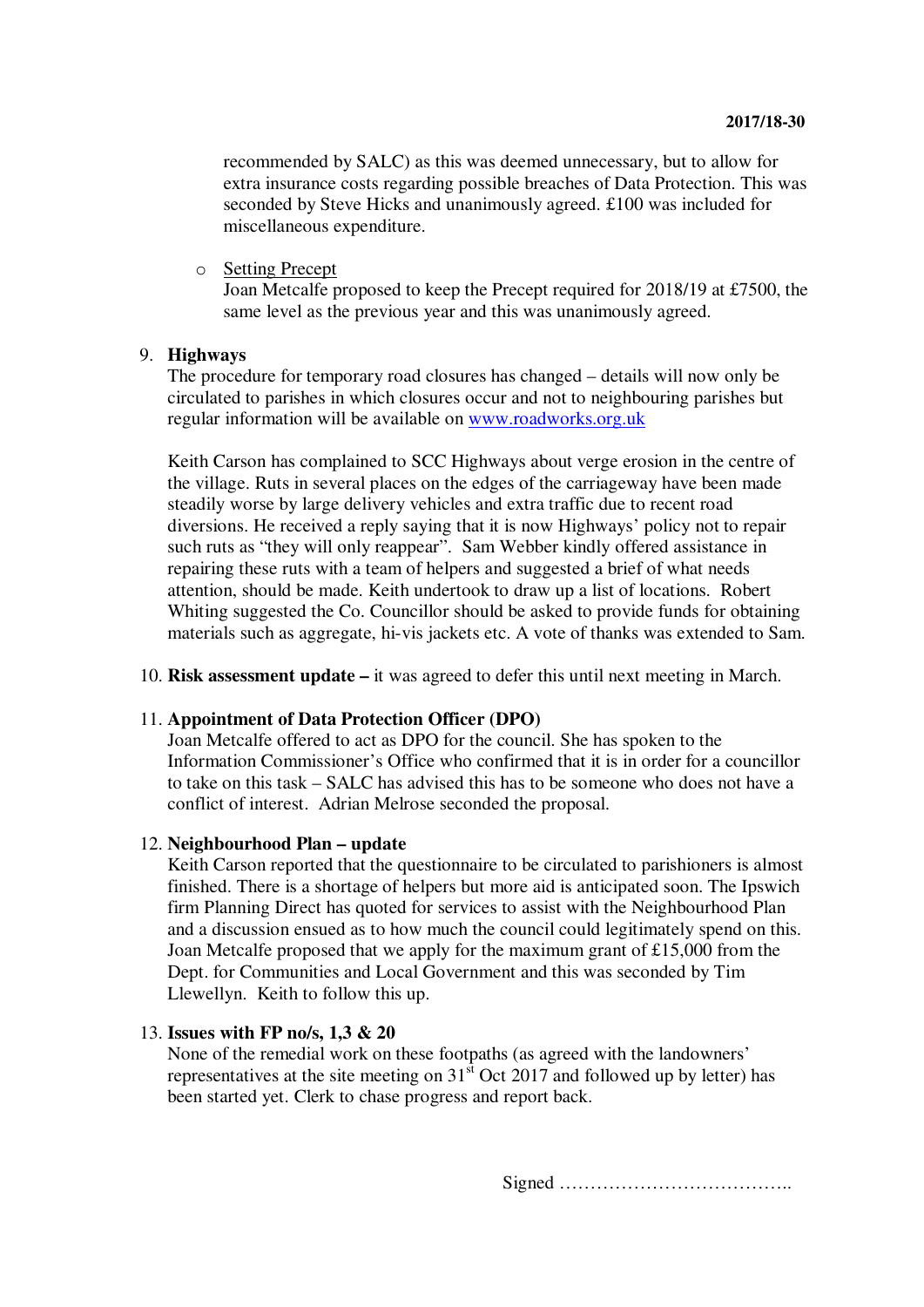# **2017/18-31**

# 14. **Speedwatch/Welcome Sign with Speed Limit**

No further news of the SIDS device for deterring speeding motorists, which was being purchased from residual funds from the disbanded 12PT. Clerk to ask the newly appointed clerk to Rushmere St Andrew parish for an update.

### **15. Defibrillator**

Joan Metcalfe has contacted East of England Ambulance Service who has recommended a package from Wel Medical costing £1605 +VAT. This comprises a defibrillator in an external heated cabinet plus training costs. Approval for the location on the outside of the Village Hall has been obtained from the Village Hall Committee who will also fund the ongoing electricity costs.

Funds of £405.00 from Robert Whiting's ECB have been agreed and funds of £1100 from Robin Vickery's Locality budget have been pledged but neither amount has been received yet. Clerk to chase both.

### 16. **Cyclists speeding along footpaths**

Joan Metcalfe will look into ordering some warning signs to be placed on footpaths to deter cyclists from offending.

### **17. New bench/memorial plaque for the late Charles Lofts.**

Adrian Melrose has chased Clarke & Simpson for agreement on the location for the bench and is waiting to hear from them.

#### **18. Playing field inspection report**

Joan Metcalfe reported that the Village Hall committee pay for the annual inspection of the equipment on the playing field but that this year, the items which the Parish Council is responsible for, had also been included as follows:

| Petanque/Boules Piste                      | Weeds around edges of surface area to be.<br>removed. Fungus on site to be identified and<br>removed if poisonous. Replace all rotting and<br>missing timber edgings.<br>Action: Clerk to contact Simon Hanson of the Boules<br>Club re work to be done. |
|--------------------------------------------|----------------------------------------------------------------------------------------------------------------------------------------------------------------------------------------------------------------------------------------------------------|
| 5-a-side Football Pitch & Goals<br>Action: | Treat any rusting metalwork and repaint.<br>Reinstate eroded ground surfaces.<br>No action to be taken yet.                                                                                                                                              |
| <b>Litter Bin</b>                          | Satisfactory – no work required                                                                                                                                                                                                                          |
| <b>Basketball equipment</b>                | Reinstate surrounding surface levels to remove<br>trip hazards. Post is slightly loose in its<br>foundations – monitor this and repair as<br>necessary.<br>Action: Steve Hicks to monitor this.                                                          |
|                                            |                                                                                                                                                                                                                                                          |